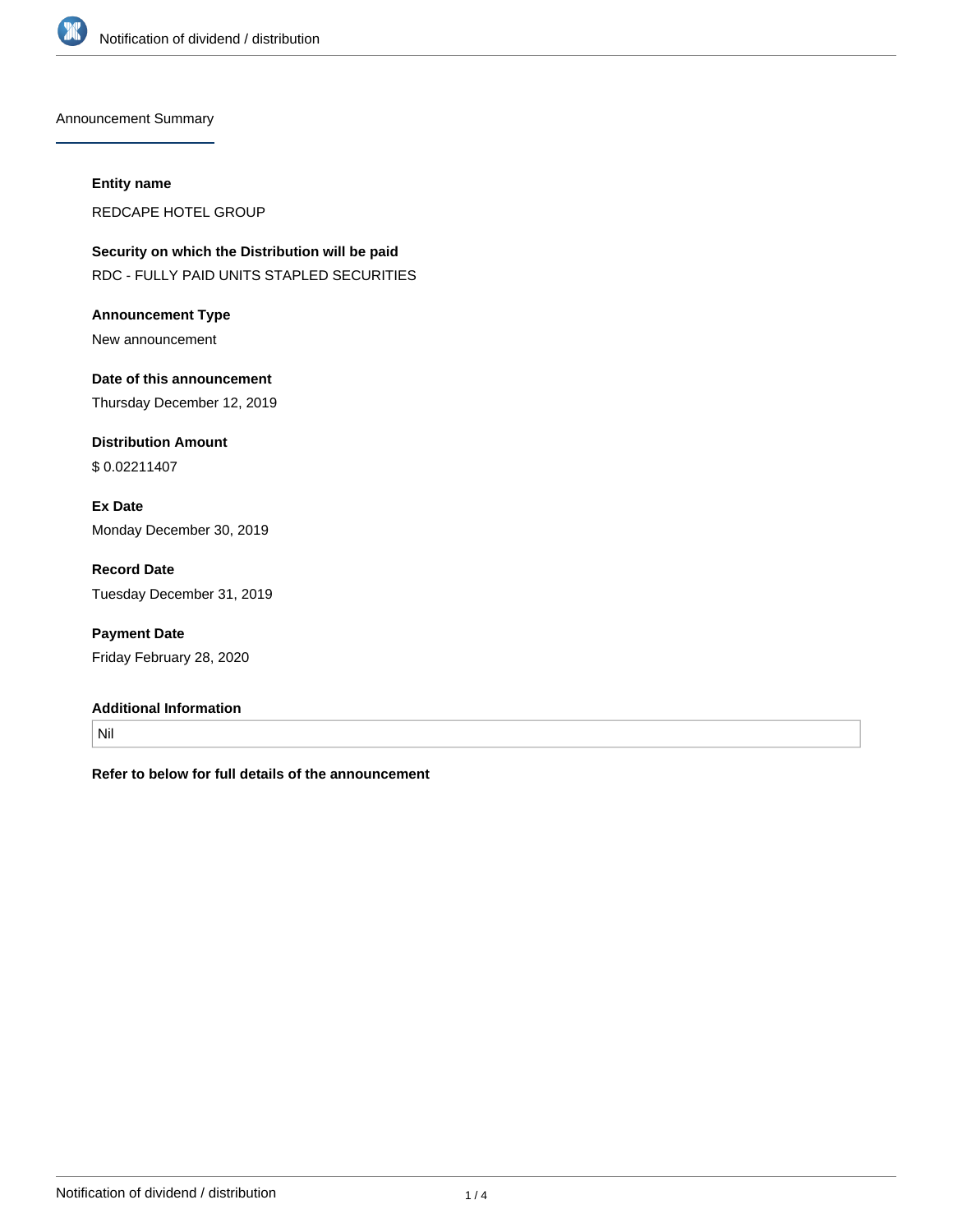

Announcement Details

Part 1 - Entity and announcement details

#### **1.1 Name of +Entity**

REDCAPE HOTEL GROUP

## **1.2 Registered Number Type** other

**Registration Number**

REDCAPE HOTEL GROUP comprising of Redcape Hotel Trust I (ARSN 629 354 614) Redcape Hotel Trust II (ARSN 629 354 696)

## **1.3 ASX issuer code** RDC

#### **1.4 The announcement is** New announcement

**1.5 Date of this announcement**

Thursday December 12, 2019

# **1.6 ASX +Security Code** RDC

**ASX +Security Description** FULLY PAID UNITS STAPLED SECURITIES

Part 2A - All dividends/distributions basic details

#### **2A.1 Type of dividend/distribution C** Ordinary

#### **2A.2 The Dividend/distribution:**

relates to a period of one quarter

## **2A.3 The dividend/distribution relates to the financial reporting or payment period ending ended/ending (date)**

Tuesday December 31, 2019

### **2A.4 +Record Date**

Tuesday December 31, 2019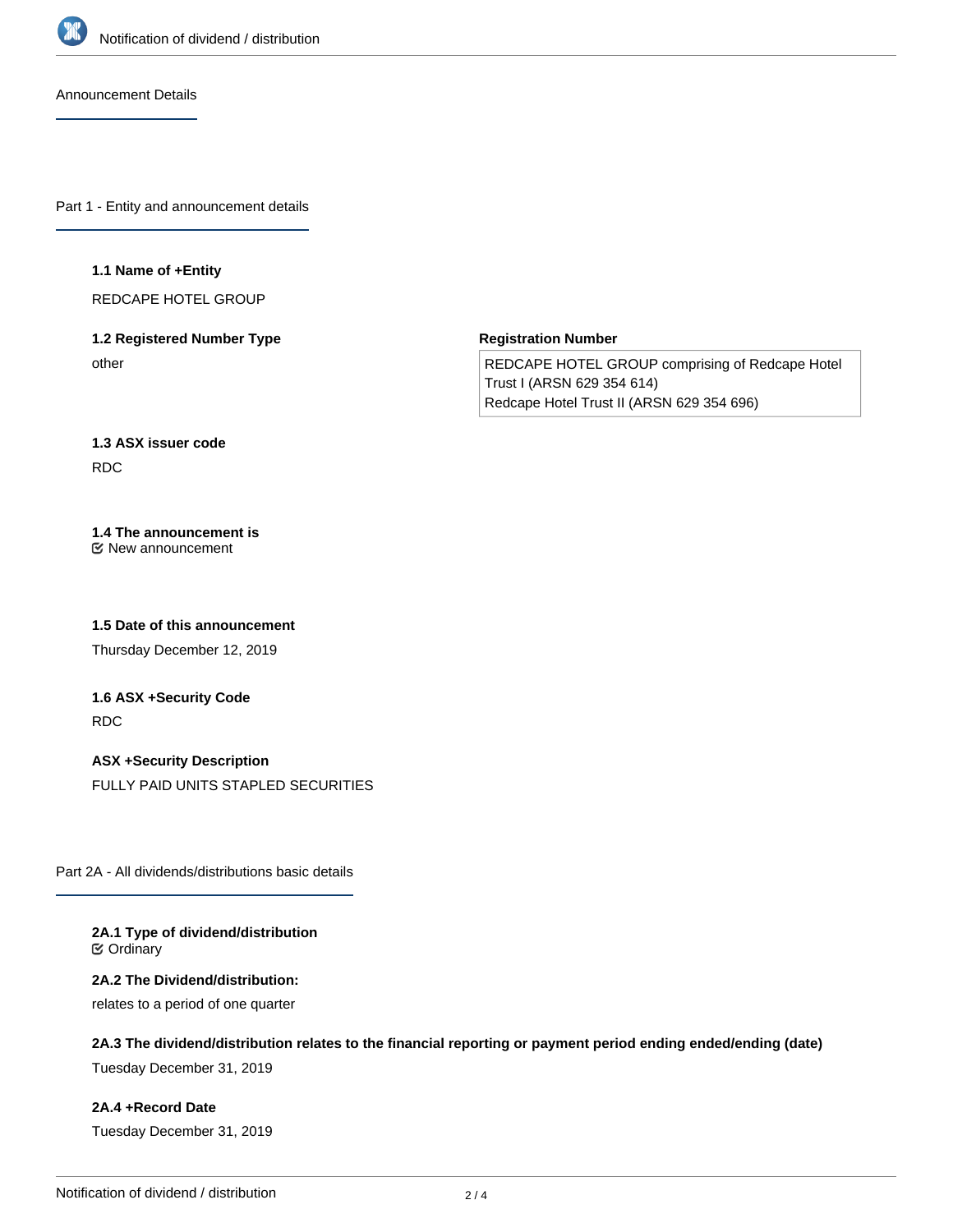

## **2A.5 Ex Date**

Monday December 30, 2019

#### **2A.6 Payment Date**

Friday February 28, 2020

**2A.7 Are any of the below approvals required for the dividend/distribution before business day 0 of the timetable?**

- **•** Security holder approval
- **Court approval**
- **Lodgement of court order with +ASIC**
- **ACCC approval**
- **FIRB approval**
- **Another approval/condition external to the entity required before business day 0 of the timetable for the dividend/distribution.**

No

**2A.8 Currency in which the dividend/distribution is made ("primary currency")**

AUD - Australian Dollar

**2A.9 Total dividend/distribution payment amount per +security (in primary currency) for all dividends/distributions notified in this form Estimated or Actual?** Actual

\$ 0.02211407

**2A.10 Does the entity have arrangements relating to the currency in which the dividend/distribution is paid to securityholders that it wishes to disclose to the market?** No

**2A.11 Does the entity have a securities plan for dividends/distributions on this +security?** We have a Dividend/Distribution Reinvestment Plan (DRP)

**2A.11a If the +entity has a DRP, is the DRP applicable to this dividend/distribution?** No

**2A.12 Does the +entity have tax component information apart from franking?** Yes

Part 3A - Ordinary dividend/distribution

| 3A.1 Is the ordinary dividend/distribution estimated at<br>this time? | 3A.1a Ordinary dividend/distribution estimated amount<br>per +security |
|-----------------------------------------------------------------------|------------------------------------------------------------------------|
| tiX No                                                                | S                                                                      |
|                                                                       |                                                                        |
| 3A.1b Ordinary Dividend/distribution amount per<br>security           |                                                                        |

\$ 0.02211407